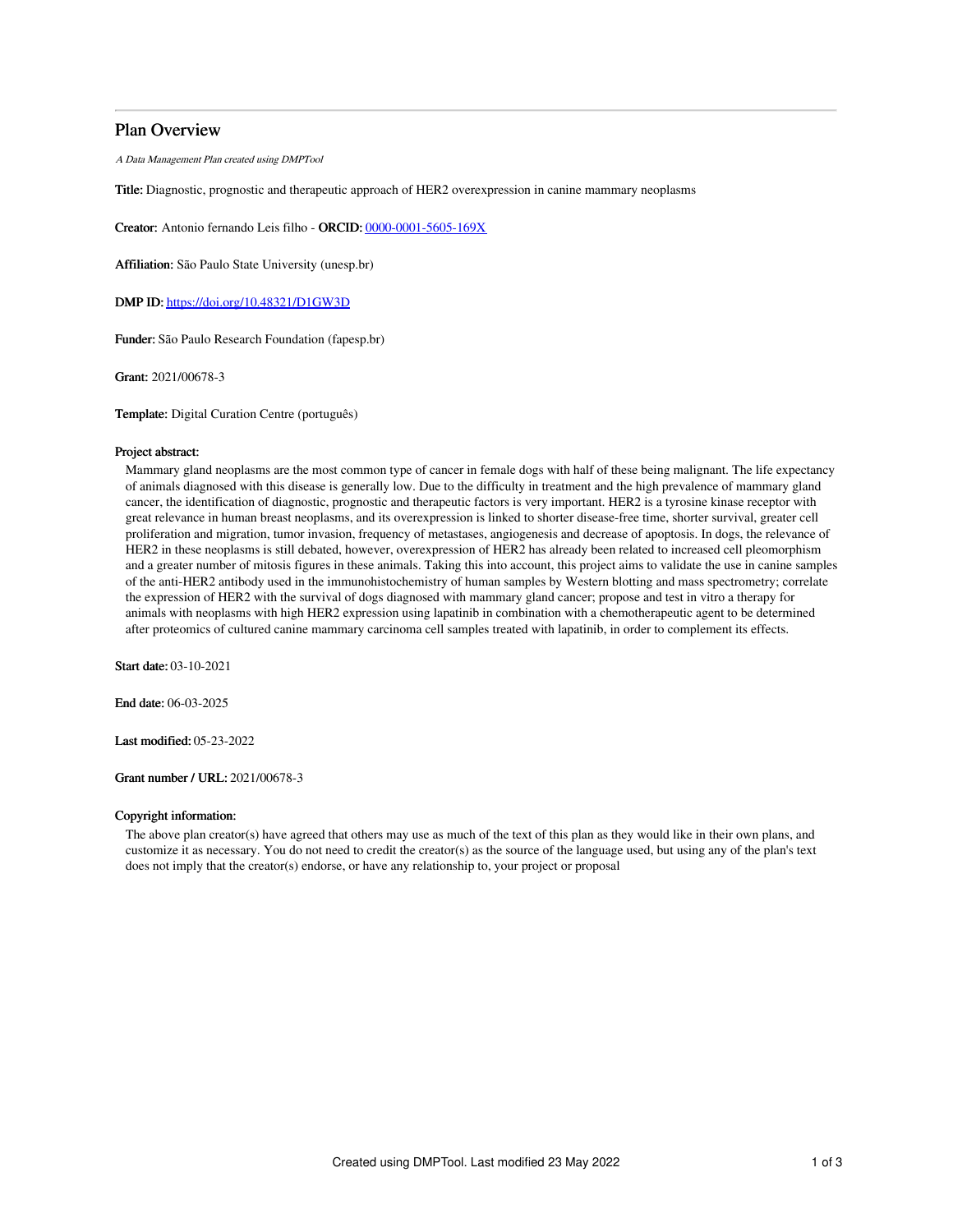# Diagnostic, prognostic and therapeutic approach of HER2 overexpression in canine mammary neoplasms

# Coleta de Dados

#### Que dados serão coletados ou criados?

Data from survival time of dogs with mammary gland tumors Data from western blotting and mass spectrometry Data from immunoistochemistry of canine mammary gland tumors Data from proteomics of cells cultured in vitro

#### Como os dados serão coletados ou criados?

The data collected and generated will come from laboratory analyzes. The quantitative data of the analyzes will produce numerical data that will be arranged in electronic spreadsheets.

Qualitative analyzes will produce textual and image data, such as western blotting. Biological samples will be properly identified and stored in liquid nitrogen or freezer - 80°C.

## Documentação e Metadados

#### Que documentação e metadados acompanharão os dados?

The formats and software chosen will allow for long-term data sharing and access.The data will be obtained following standards and methodologies already described in the literature, in addition all experiments will be carried out in triplicates. The information will be divided and identified by experiments, date of completion, cell group and treatment, or by the identification of the banking platform used.

The collection of experimental data will be performed by the same person, who already has laboratory experience, generating consistency and quality of the data generated. All data generated will be documented in writing, providing information to other members of the research group. Data will be recorded in its raw form for future analysis, with proper identification of who performed the experiment, when, which experiment was performed, and stored in folders. In addition, all procedures to be carried out will have their methodology described in detail and stored in folders, properly identified, so that other people can reproduce the experiment if necessary and for future consultations.

#### Ética e Conformidade Legal

#### Como você administrará qualquer questão ética?

The project was submitted to the Ethics Committee on the Use of Animals (CEUA) - UNESP/Botucatu and was accepted with the norms published by the National Council for the Control of Animal Experimentation (CONCEA) under CEUA,

All stages of the research will follow ethical protocols in accordance with existing regulations.

#### Como você vai gerenciar os direitos autorais e os direitos de propriedade intelectual (IP / IPR)?

The data will be kept confidential until publication in indexed journals.

The issues of copyright and intellectual property of the data collected and generated will be discussed among the members of the group, but the data obtained initially will belong to the student who will be developing the research and his advisor. Data sharing will be restricted or limited until after the data publication.

## Armazenamento e Backup

# Como os dados serão armazenados e terão backup durante a pesquisa?

The data will be stored in the Google Drive cloud and access will be through institutional access to the Unesp VPN (Virtual Private Network). In addition, backups are already configured as a security measure and on this platform there is enough capacity for all data. All data will also be stored in external hard drives, with frequently backups, and with restricted access to others researchers involved in the project. The main researcher will be responsible for data storage and backup, which will also be carried out on an external hard drive. In addition, data and metadata will be published through a platform made available by UNESP, available at: https://repositorio.unesp.br/.

#### Como você vai gerenciar o acesso e a segurança?

UNESP will be responsible for your safety for a specific period. UNESP will provide the platform: https://repositorio.unesp.br/.

The data will be kept confidential until publication in indexed journals.

Only the metadata will be shared with project collaborators, only for consultation and not with the possibility of editing the data. Only the principal investigator and advisor will be able to edit this information.

## Seleção e Preservação

Quais dados são de valor a longo prazo e devem ser mantidos, compartilhados e / ou preservados? Raw data from proteomics